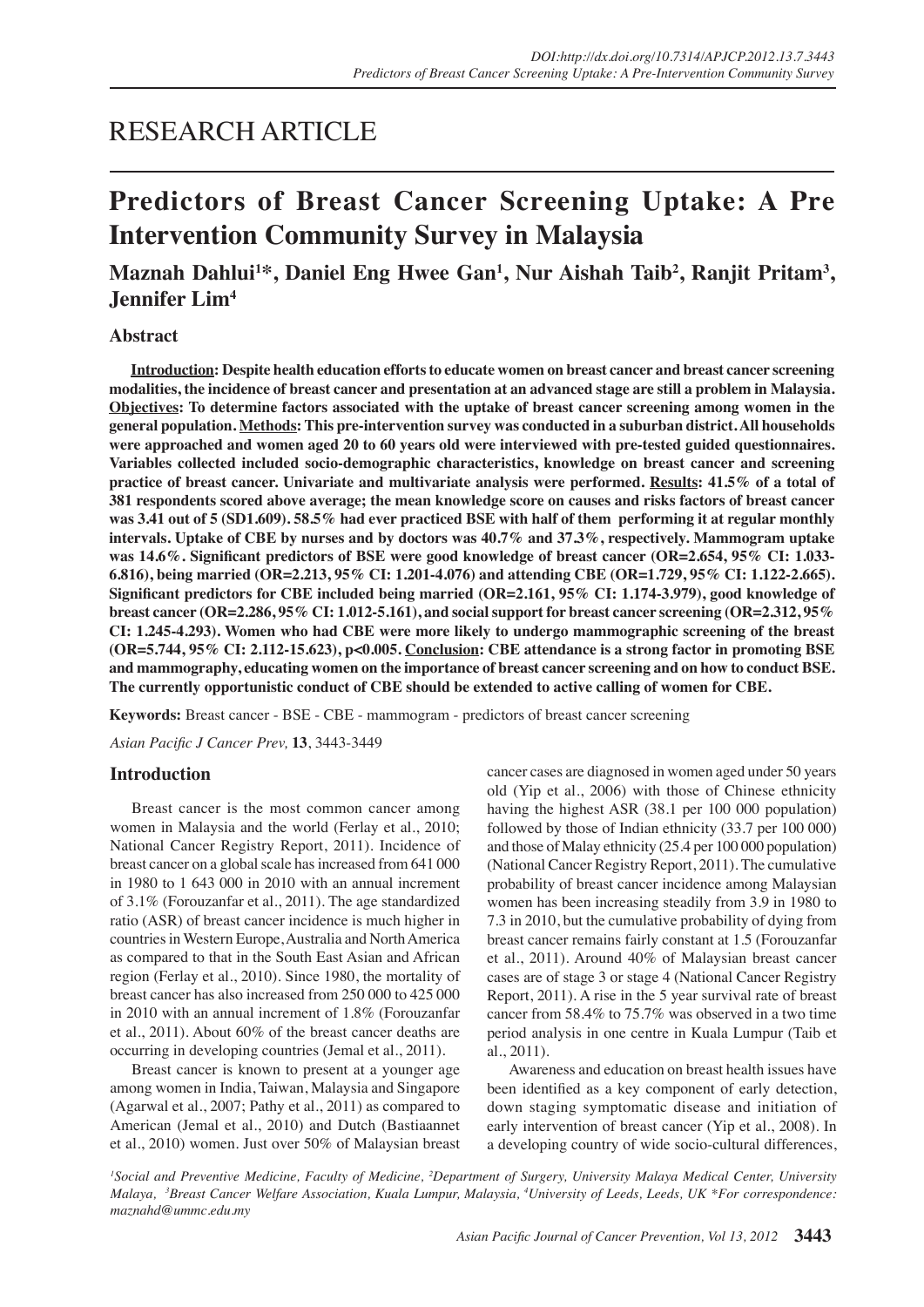#### *Maznah Dahlui et al*

women tend to have a lack of understanding and various misconceptions on breast cancer and its treatment (Leong et al., 2007) which contributes to late presentation. A lack of knowledge among Malaysian women with regards to breast issues have been studied among teachers (Parsa et al., 2008), sub-urban (Rosmawati, 2010) and urban (Abdul Hadi et al., 2010) population which creates a need to identify the areas in which the lack of knowledge is present, the factors which are related to this lack and how does it interact with the uptake of screening by women.

Despite health education efforts to educate women on breast health awareness including the awareness on the different screening modalities available, the incidence of breast cancer and presentation at an advanced stage is still a problem in Malaysia. Previous studies have shown that Malaysian women presents at an advanced stage at diagnosis of breast cancer with a larger tumour size as compared to other countries in the western region. In a study by Hisham and Yip (2004), involving two hospitals in an urban area namely Hospital Kuala Lumpur and University Malaya Medical Centre (UMMC), there were 50% to 60% and 30% to 40% of women respectively, whom presented at late stage at diagnosis (stage 3 and stage 4) whereby the median duration of symptoms before presenting was 3 months (Hisham and Yip, 2004). They also described that majority of the late stages was seen among the Malays and the average tumour size was reported to be 4.2 cm (Stage 3) and 5.4 cm (stage 4).

The delay in presentation of breast cancer can be attributed to many reasons where mostly they are related to the socio-cultural issues. According to Leong et al. (2007), in Sabah, presentation at advanced disease were associated with being a non-Chinese race, patients from rural area, those with income of less than RM1000 per month and the non-educated (Leong et al., 2007). It was also reported that the majority of those who defaulted treatment opted for traditional or alternative treatments (Yip et al., 2008; Taib et al., 2011).

Among other reasons documented in a study for the late presentation of breast cancer by Taib et al. (2007) was having fatalistic view of cancer and also opting alternative treatment for these patients are fear of surgery, influenced by their friends, thought that alternative treatment works, previous bad experience in hospital, financial problems, was afraid that she cannot work after the mastectomy, no time, have young children, prayer was sufficient, thought it was not a cancer and was shy to see the doctor (Taib et al., 2007).

According to the 2006 National Health and Morbidity Survey (NHMS III), the uptake of breast cancer screening for the 3 modalities available in Malaysia were 57% for breast self examination (BSE), 51% for clinical breast examination (CBE) and 7.5% for mammography. (Institute for Public Health (IPH), 2008) However, it was not specified as to whether those performing BSE did it regularly on a monthly basis and neither was it specified as to whether the CBE were done on a annual basis following local guidelines (Ministry of Health Malaysia, 2010). BSE is still recommended in Malaysia as a means of increasing awareness among women rather than as a screening tool (Ministry of Health Malaysia, 2010) as landmark studies

such as the Shanghai BSE trial has rejected the ability of BSE to reduce breast cancer mortality. Unlike women in the trial who are able to detect lumps of 2cm in size, BSE is still required in Malaysia to reduce the average lump size which stands at 4 cm (Taib et al., 2007; Yip et al., 2008). A previous study among a population of school teachers in Malaysia has found that only 19% performed BSE regularly, 25% attended CBE and 13.6% had mammography screening (Parsa et al., 2008) while another study among female staff in a tertiary academic institution reported 41% performing regular BSE, 26% attending CBE in the past 3 years and 23% having a previous mammogram screen (Dahlui et al., 2011). A study among Malaysian factory workers revealed that 24.4% of the studied population performed BSE on a monthly basis (Chee et al., 2003).

Women who are more confident in performing BSE, have greater knowledge of breast cancer, perceive greater benefits from BSE and have fewer barriers to BSE were more likely to perform BSE regularly in a study among Turkish women (Dundar et al., 2006). Others are motivated to do so if they feel convinced that it provides a sense of self-security (Yang et al., 2010). A trial on CBE in India with excellent participation, worker training, compliance to diagnostic confirmation and treatment completion has found significant down-staging and improving breast cancer fatality ratios (Mittra et al., 2010). In areas with limited resources such as Malaysia, CBE is encouraged for age groups at high risk to detect tumors at less advanced stages (Yip et al., 2008). This is supported by findings from a local study which found CBE to be associated with regular practice of BSE which enables women to notice changes to their breasts earlier (Dahlui et al., 2011). In view of the low attendance of mammography screening and other screening modalities even among Malaysian urban (Parsa et al., 2008; Dahlui et al., 2011) population, investigation on factors which influence their uptake is required.

Although marital status have been commonly identified by various studies (Goodwin et al., 1987; Osborne et al., 2005; Kravdal and Syse, 2011) as a positive factor in earlier cancer diagnosis and better survival, local studies (Parsa and Kandiah, 2010; Rosmawati, 2010) to date have not established any significant link between marriage and uptake of breast cancer screening. Attention should be given as the role of social support in improving screening behaviour needs to be further clarified.

#### *Objectives*

This study was conducted to determine the level of knowledge of breast cancer and the practice of breast cancer screening among women at the sub urban area. Factors associated with the practice of breast cancer screening were also investigated.

### **Materials and Methods**

This was a cross sectional study, conducted to measure the level of knowledge and practice of breast cancer screening among women at the sub urban area. The data collected will be used as the baseline data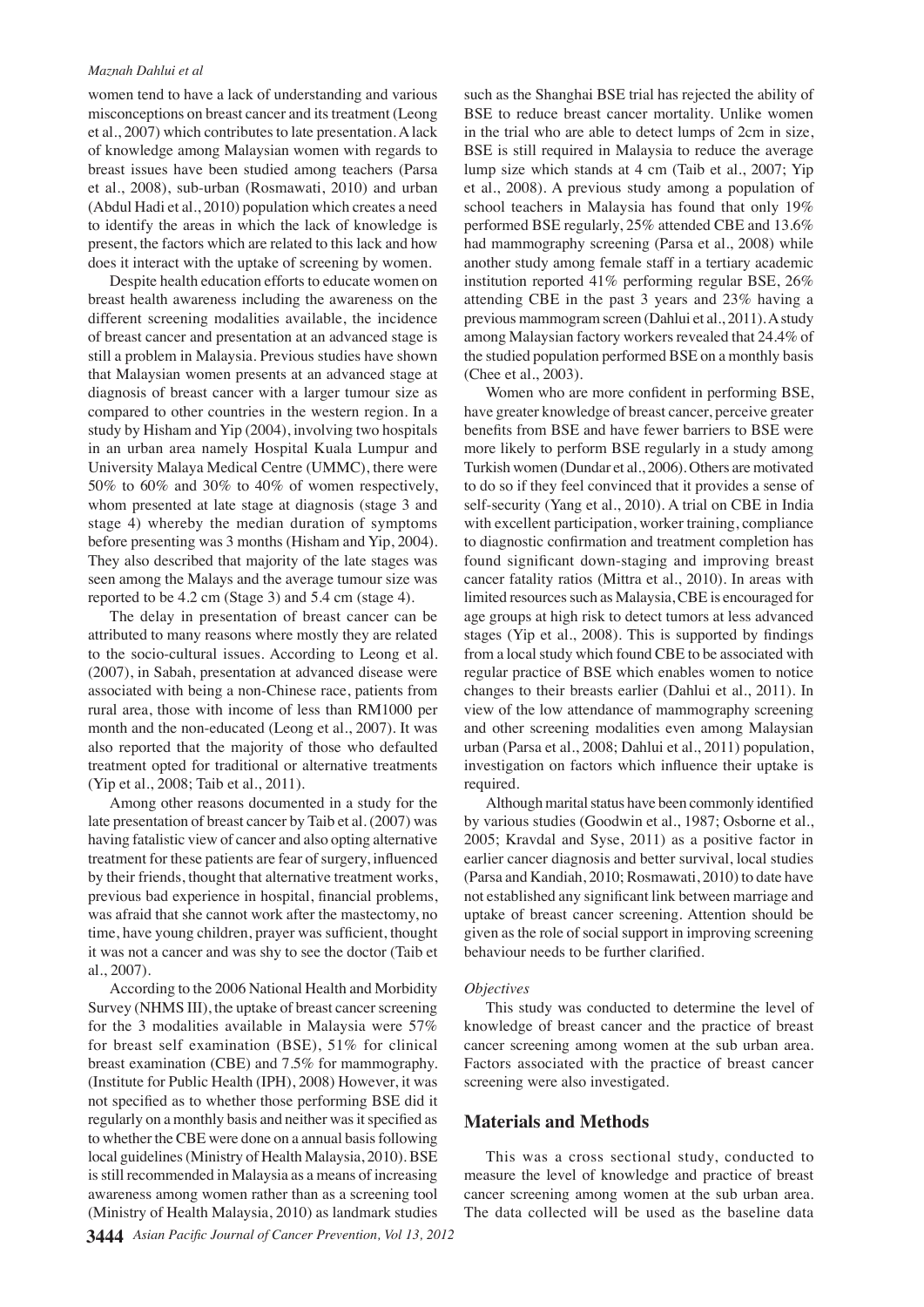before the intervention on providing breast health education/promotion activities, including the training on breast self examination and community screening of breast abnormality by clinical breast examination are implemented; Mobile Unit for Health Education on Breast Cancer (MURNI), which is the collaborative project between the University of Malaya and the Breast Cancer Welfare Association of Malaysia (BCWA).

Women aged 20 to 60 years old were approached at their house and interviewed by a group of volunteered health professionals consisted of postgraduate doctors and nurses, guided by questionnaires that had been used in the study by Dahlui et al. (2011). Since this was a pre intervention study, a sub district which has several housing estates was conveniently selected. All the houses were visited at day time, after working hours and during the weekend to get as many women as possible. The variables collected were the socio-demographic characteristics, knowledge on breast cancer, practice of breast cancer screening, perception on whether the woman thinks that they could have breast cancer and the support that they think they would need should they have breast cancer.

#### *Data Analysis*

All data was entered into SPSS version 17. Questions to indicate knowledge of breast cancer were scored and the total score obtained was categorized into poor, moderate and good knowledge. Chi square test was performed to show whether the differences in the socio-demographic variables and knowledge were significant or otherwise, with the significant level set at  $p<0.05$ . Student t test had been used to show the mean score of knowledge of the various groups (age, ethnic, marital status, etc). Univariate and multivariate analysis was also performed to look for predictors of breast cancer screening practice.

| Table 1. Socio-demographic Variables |  |
|--------------------------------------|--|
|--------------------------------------|--|

## **Results**

A total of 381 women had been interviewed with the mean age of 42.7 years old (SD=14.2). The women were mostly those in the thirties and forties, of ethnic group Malay, had education up to secondary level, were married and currently having spouse living with them, and were housewives. The socio-demographic characteristics of the respondents are showed in Table 1.

#### *Level Of Breast Cancer Knowledge*

good knowledge of breast cancer. The mean score for 50.0 cancer among the female respondents in the study was  $75.0$ <br>change response  $41.5\%$  (158 ant  $5281$ ),  $12.1\%$  and  $26.7\%$  75.0 Generally the level of knowledge on common problems of the breast, causes and risks factors of breast above average; 41.5% (158 out of 381). 13.1% and 36.7% of the respondents had poor and below average level of knowledge of breast cancer, respectively. Only 8.7% have knowledge of breast cancer was 3.41 (SD1.609).

0 knowledge among the Chinese  $(2.79 \pm 1.502)$  were  $25.0$ Table 2 shows that the mean score of breast cancer significantly lower than that of the Malay  $(3.80\pm1.573)$ ethnic group, (p<0.001). Respondents in the twenties  $(3.81\pm1.489)$  and thirties  $(3.86\pm1.465)$  had high scores compared to other age groups, while women older than 70 years old had the lowest score  $(2.00 \pm 1.541)$ , p<0.001. There was an increasing trends of knowledge score as the level of education increases; respondents who received education at secondary up to university level were observed to have significantly better knowledge scores as compared to those who had primary education or none (p<0.001). Women who were married and have a spouse did not have significantly better knowledge scores as compared to those who were never married or widowed.

| Characteristic           | Frequency Percentage |     | Variables | Knowledge score            |                  | p-value             |         |
|--------------------------|----------------------|-----|-----------|----------------------------|------------------|---------------------|---------|
|                          |                      |     | $(\%)$    |                            | $Mean \pm SD$    | $(95\% \text{ CI})$ |         |
| Age Group                | below 20             | 14  | 3.7       | Ethnic                     |                  |                     |         |
|                          | $20-29$              | 64  | 16.8      | Malay                      | $3.80 \pm 1.573$ | 3.59-4.02           |         |
|                          | 30-39                | 91  | 23.9      | Chinese                    | $2.79 \pm 1.502$ | 2.51-3.08           | < 0.001 |
|                          | $40 - 49$            | 88  | 23.1      | Indian                     | $3.16 \pm 1.637$ | 2.69-3.63           |         |
|                          | 50-59                | 77  | 20.2      | Others                     | $3.20 \pm 1.033$ | 2.46-3.94           |         |
|                          | $60-69$              | 30  | 7.9       | Age Groups                 |                  |                     |         |
|                          | above 70             | 17  | 4.5       | Below 20                   | $3.43 \pm 1.399$ | $2.62 - 4.24$       |         |
| Ethnicity                | Malay                | 210 | 55.1      | $20 - 29$                  | $3.81 \pm 1.489$ | 3.44-4.18           | < 0.001 |
|                          | Chinese              | 112 | 29.4      | $30 - 39$                  | $3.86 \pm 1.465$ | 3.55-4.16           |         |
|                          | India                | 49  | 12.9      | $40-49$                    | $3.40 \pm 1.608$ | 3.06-3.74           |         |
|                          | Others               | 10  | 2.6       | $50-59$                    | $3.21 \pm 1.584$ | 2.85-3.57           |         |
| <b>Educational Level</b> | No formal education  | 25  | 6.6       | $60-69$                    | $2.53 \pm 1.697$ | 1.90-3.17           |         |
|                          | Primary School       | 120 | 31.5      | 70 and above               | $2.00 \pm 1.541$ | 1.21-2.79           |         |
|                          | Secondary School     | 178 | 46.5      | Highest Level of Education |                  |                     |         |
|                          | Diploma              | 37  | 9.7       | No formal education        | $2.40 + 1.780$   | $1.67 - 3.13$       |         |
|                          | Degree               | 20  | 5.2       | Primary education          | $2.68 \pm 1.450$ | 2.41-2.94           | <0.001  |
|                          | Post graduate        | 1   | 0.3       | Secondary education        | $3.71 \pm 1.500$ | 3.49-3.94           |         |
| Occupational Status      | Not working          | 228 | 59.8      | Diploma                    | $4.35 \pm 1.252$ | 3.93-4.77           |         |
|                          | Working              | 153 | 40.2      | Degree                     | $4.70 \pm 1.218$ | 4.13-5.27           |         |
| <b>Marital Status</b>    | Married              | 327 | 85.8      | <b>Marital Status</b>      |                  |                     |         |
|                          | Widowed              | 20  | 5.2       | Married                    | $3.40 \pm 1.621$ | 3.22-3.57           | 0.396   |
|                          | Single/Never married | 33  | 8.7       | Single/never married       | $3.67 \pm 1.429$ | 3.16-4.17           |         |
|                          | Divorced             | 1   | 0.3       | Widowed                    | $3.05 \pm 1.638$ | 2.28-3.82           |         |

*Asian Pacific Journal of Cancer Prevention, Vol 13, 2012* **3445**

100.0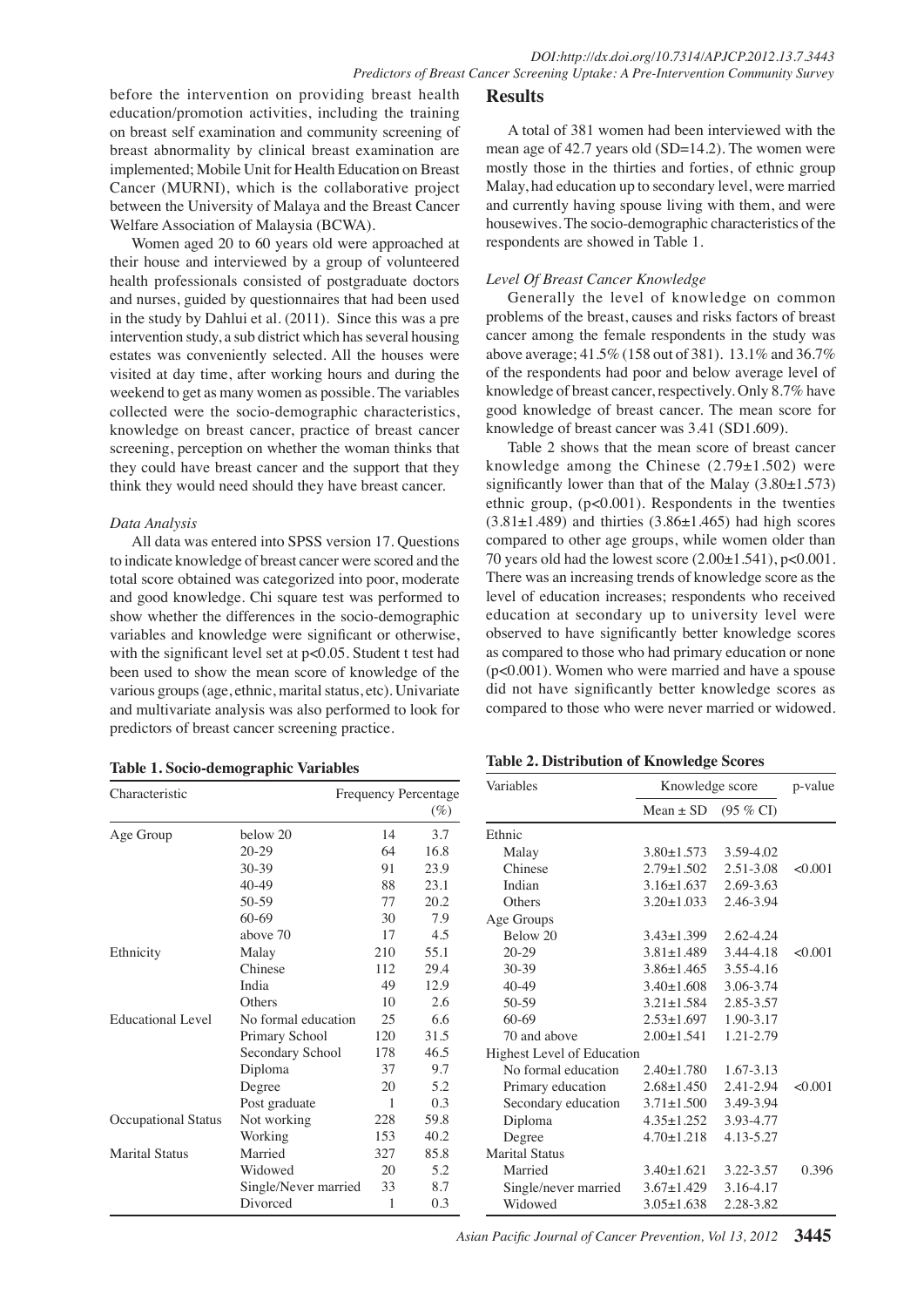**Table 3. Factors associated with various screening practices**

| Variables                                            | Screening practices |                  |                |  |
|------------------------------------------------------|---------------------|------------------|----------------|--|
|                                                      | Never               | Ever             | p-value        |  |
| BSE (n=381)                                          |                     |                  |                |  |
| Knowledge of breast cancer                           |                     |                  |                |  |
| Average or poor                                      | 152 (43.7)          | 196(56.3)        | 0.004          |  |
| Good                                                 | 6(18.2)             | 27(81.8)         |                |  |
| Marital status                                       |                     |                  |                |  |
| Not married/without partner 32 (59.3)                |                     | 22(40.7)         | 0.004          |  |
| Married with partner                                 | 126(38.5)           | 201 (61.5)       |                |  |
| CBE                                                  |                     |                  |                |  |
| No                                                   | 90 (50.8)           | 87 (49.2)        | 0.001          |  |
| Yes                                                  | 68 (33.3)           | 136 (66.7)       |                |  |
| <b>Education</b> level                               |                     |                  |                |  |
| Primary and below                                    | 71 (49.0)           | 74 (51.0)        | 0.02           |  |
| Secondary and higher                                 | 87 (36.9)           | 149 (63.1)       |                |  |
| Employment                                           |                     |                  |                |  |
| Not working                                          | 93 (40.8)           | 135 (59.2)       | 0.742          |  |
| Working                                              | 65(42.5)            | 88 (57.5)        |                |  |
| Social support<br>No                                 | 31 (56.4)           | 24 (43.6)        | 0.015          |  |
| Yes                                                  | 127 (39.0)          | 199(61.0)        |                |  |
|                                                      |                     |                  |                |  |
| $CBE (n=381)$                                        |                     |                  |                |  |
| Knowledge of breast cancer                           |                     |                  |                |  |
| Average or poor                                      | 168 (48.3)          | 180 (51.7)       | 0.021          |  |
| Good                                                 | 9(27.3)             | 24(72.7)         |                |  |
| Marital status                                       |                     |                  |                |  |
| Not married/without partner 34 (63.0)                |                     | 20 (37.0)        | 0.009          |  |
| Married with partner                                 | 143 (43.7)          | 184 (56.3)       |                |  |
| <b>Education</b> level                               |                     |                  |                |  |
| Primary and below                                    | 72 (49.7)           | 73 (50.3)        | 0.326          |  |
| Secondary and higher                                 | 105 (44.5)          | 131 (55.5)       |                |  |
| Employment                                           |                     |                  |                |  |
| Not working                                          | 107(46.9)           | 121(53.1)        | 0.821          |  |
| Working                                              | 70 (45.8)           | 83 (54.2)        |                |  |
| Social support                                       |                     |                  |                |  |
| No                                                   | 37 (67.3)           | 18 (32.7)        | 0.001          |  |
| Yes                                                  | 140 (42.9)          | 186 (57.1)       |                |  |
| Reluctant to consult Dr due to fear of breast cancer |                     |                  |                |  |
| No                                                   | 126(43.0)           | 167(57.0)        | 0.014          |  |
| Yes                                                  | 51 (58.0)           | 37(42.0)         |                |  |
|                                                      |                     |                  |                |  |
| Mammography $(n=212)$<br>Knowledge of breast cancer  |                     |                  |                |  |
| Average or poor                                      | 168 (85.3)          | 29 (14.7)        | 0.883          |  |
| Good                                                 | 13 (86.7)           | 2(13.3)          |                |  |
| Marital status                                       |                     |                  |                |  |
| Not married/without partner 18 (94.7)                |                     |                  | $1(5.3)$ 0.226 |  |
| Married with partner                                 | 163 (84.5)          | 30(15.5)         |                |  |
| CBE                                                  |                     |                  |                |  |
| No                                                   | 95 (95.0)           | $5(5.0)$ < 0.001 |                |  |
| Yes                                                  | 86 (76.8)           | 26 (23.2)        |                |  |
| <b>Education</b> level                               |                     |                  |                |  |
| Primary and below                                    | 98 (84.5)           | 18 (15.5)        | 0.685          |  |
| Secondary and higher                                 | 83 (86.5)           | 13 (13.5)        |                |  |
| Employment                                           |                     |                  |                |  |
| Not working                                          | 121 (83.4)          | 24 (16.6)        | 0.242          |  |
| Working                                              | 60 (89.6)           | 7(10.4)          |                |  |
| Social support                                       |                     |                  |                |  |
| No                                                   | 25 (92.6)           | 2 (7.4)          | 0.256          |  |
| Yes                                                  | 156 (84.3)          | 29 (15.7)        |                |  |

*Symptom and Risk Factor Recognition*

The most common symptom of breast cancer given by the respondents was having a painless lump (27.6%), a painful lump (17.6%) and pain in the breast (11.5%). A large proportion of respondents (37%) were not able to name any possible symptoms of breast cancer. However, 26% would go for check up if experiencing a painless lump, 17% if having a painful lump and 22% if having breast pain. Fewer respondents (23.6%) do not know any breast symptoms that would prompt them to go for a check up.

#### **Table 5. Knowledge and screening practices**

|                 | Frequency Percentage        |          |              |
|-----------------|-----------------------------|----------|--------------|
|                 |                             |          | $(\%)$       |
| Knowledge       | Poor $(0-1)$                | 50       | 13.1         |
| scores          | Below average (2-3)         | 140      | 36.7         |
|                 | Above average (4-5)         | 158      | 41.5         |
|                 | Good (6-7)                  | 33       | 8.7          |
| Screening       | BSE                         | 223      | 58.5         |
|                 | Regular BSE                 | 124      | 32.5         |
|                 | CBE                         | 204      | 53.5         |
|                 | Mammography (>40 years)     | 31       | 14.6         |
| Perceived       | Don't know                  | 198      | 52           |
| susceptibility  | No                          | 109      | 28.6         |
|                 | Yes                         | 74       | 19.4         |
| Symptoms of     | Painless lump               | 105      | 27.6         |
| breast cancer   | Change in breast shape      | 13       | 3.4          |
|                 | Nipple discharge            | 6        | 1.6          |
|                 | Painful lump                | 67       | 17.6         |
|                 | Breast pain                 | 44       | 11.5         |
|                 | Others                      | 5        | 1.3          |
|                 | Don't know                  | 141      | 37           |
| Problem that    | Painless lump               | 99       | 26           |
| prompts to go   | Change in breast shape      | 18       | 4.7          |
| for check up    | Nipple discharge            | 13       | 3.4          |
|                 | Painful lump                | 64       | 16.8         |
|                 | Breast pain                 | 84       | 22.1         |
|                 | Others                      | 13       | 3.4          |
| Risk factors of | Don't know                  | 90       | 23.6         |
|                 | Family history              | 87<br>63 | 22.8<br>16.5 |
| breast cancer   | Ageing                      | 13       | 3.4          |
|                 | Obesity                     | 18       | 4.7          |
|                 | Smoking<br>OCP              | 3        | 0.8          |
|                 | Nulliparity                 | 9        | 2.4          |
|                 | Non-breastfeeding           | 36       | 9.4          |
|                 | Others                      | 36       | 9.4          |
|                 | Don't know                  | 116      | 30.4         |
| Sources of      | Government health personnel | 36       | 9.4          |
| information on  | Private health personnel    | 23       | 6            |
| breast cancer   | Health campaign             | 30       | 7.9          |
|                 | Health pamphlets            | 22       | 5.8          |
|                 | Relatives                   | 22.      | 5.8          |
|                 | Friends                     | 41       | 10.8         |
|                 | TV                          | 56       | 14.7         |
|                 | Radio                       | 6        | 1.6          |
|                 | Newspaper                   | 12       | 3.1          |
|                 | Never had information       | 133      | 34.9         |

Most of the women, 30.4% (116 out of 381 respondents) did not know any risk factor for breast cancer. Having family history of breast cancer is the most commonly identified risk factor for breast cancer (22.8%) followed by ageing (16.5%) and non-breastfeeding (9.4%). In this study, only 19% of women think that they are susceptible to breast cancer whereas the rest either disagree or are unsure. The common sources of information on breast cancer were from television (14.7%) and friends (10.8%). Government or private health personnel make up 9.4% and 6.0% of women's sources of breast cancer information respectively. However, also about 35% of the women claimed that they had never received information on breast cancer.

#### *Uptake of Breast Cancer Screening*

58.5% of the respondents (223 of 381 respondents) practiced BSE while the remaining 41.5% did not practice BSE. Among the women who practiced BSE, 55.6% (124) performed it at regular monthly intervals, 5% (19) performed at least once every 2 months and 21% (80) performed at least once in every 3 months. Uptake of CBE by nurse and CBE by a doctor among the respondents were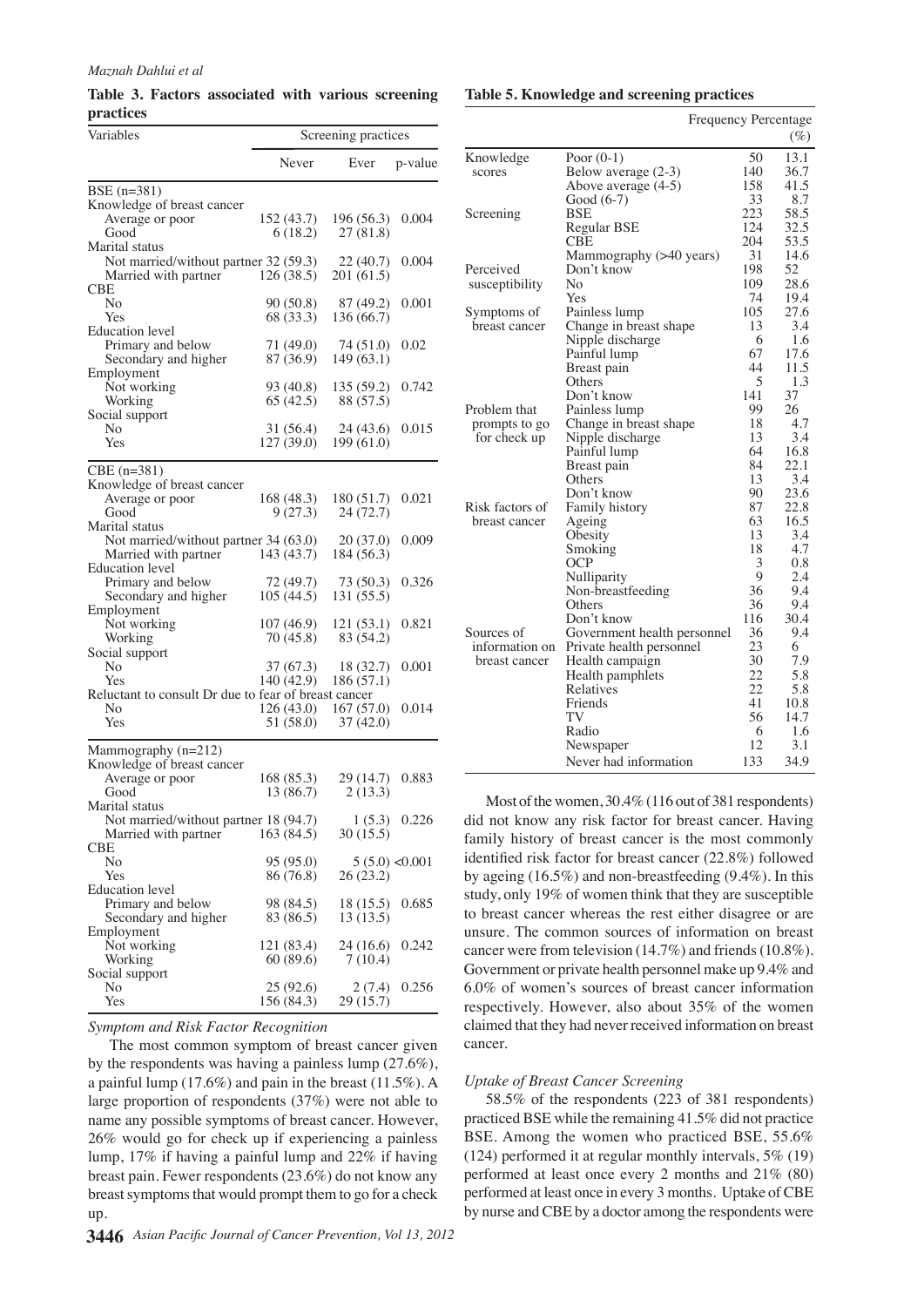| Variables                            | Univariate analysis    |         | Multivariate analysis  |         |  |
|--------------------------------------|------------------------|---------|------------------------|---------|--|
|                                      | OR (95 % CI)           | p-value | OR (95 % CI)           | p-value |  |
| Predictors of BSE                    |                        |         |                        |         |  |
| Good knowledge of breast cancer      | 3.490 (1.405-8.666)    | 0.007   | 2.654 (1.033-6.816)    | 0.043   |  |
| Married                              | 2.320 (1.290-4.172)    | 0.005   | 2.213 (1.201-4.076)    | 0.011   |  |
| <b>Attended CBE</b>                  | 2.069 (1.367-3.131)    | 0.001   | $1.729(1.122 - 2.665)$ | 0.013   |  |
| Education above primary              | $1.643(1.080-2.500)$   | 0.02    | 1.535 (0.989-2.383)    | 0.056   |  |
| Working                              | $0.933(0.616 - 1.413)$ | 0.742   |                        |         |  |
| Social support                       | $2.024(1.136-3.606)$   | 0.017   | $1.621(0.889 - 2.955)$ | 0.115   |  |
| Age above 60                         | $0.642(0.348-1.184)$   | 0.156   |                        |         |  |
| Predictor of regular BSE             |                        |         |                        |         |  |
| <b>Attended CBE</b>                  | 1.854 (1.194-2.879)    | 0.006   |                        |         |  |
| Good knowledge of breast cancer      | 1.594 (0.771-3.296)    | 0.208   |                        |         |  |
| Married                              | 1.448 (0.756-2.775)    | 0.264   |                        |         |  |
| Education above primary              | $1.062(0.683 - 1.654)$ | 0.788   |                        |         |  |
| Working                              | $1.010(0.653 - 1.564)$ | 0.964   |                        |         |  |
| Social support                       | $1.339(0.709 - 2.531)$ | 0.368   |                        |         |  |
| Age above 60 years old               | $0.864(0.444-1.681)$   | 0.667   |                        |         |  |
| Predictors of CBE                    |                        |         |                        |         |  |
| Married                              | 2.187 (1.208-3.962)    | 0.01    | 2.161 (1.174-3.979)    | 0.013   |  |
| Good knowledge of breast cancer      | 2.489 (1.125-5.508)    | 0.024   | $2.286(1.012 - 5.161)$ | 0.047   |  |
| Social support for BC screening      | 2.731 (1.492-4.998)    | 0.001   | 2.312 (1.245-4.293)    | 0.008   |  |
| Reluctance to consult Dr due to fear | $0.547(0.338-0.887)$   | 0.014   | $0.599(0.363 - 0.986)$ | 0.044   |  |
| Education above primary              | 1.231 (0.813-1.863)    | 0.327   |                        |         |  |
| Working                              | $1.049(0.695-1.581)$   | 0.821   |                        |         |  |
| Age above 60 years old               | $0.893(0.485-1.645)$   | 0.716   |                        |         |  |
| Predictors of mammography            |                        |         |                        |         |  |
| <b>Attended CBE</b>                  | 5.744 (2.112-15.623)   | 0.001   |                        |         |  |
| Good knowledge of breast cancer      | $0.891(0.191 - 4.157)$ | 0.884   |                        |         |  |
| Married                              | 3.313 (0.426-25.759)   | 0.252   |                        |         |  |
| Education above primary              | $0.853(0.394 - 1.844)$ | 0.686   |                        |         |  |
| Working                              | $0.588(0.240-1.442)$   | 0.588   |                        |         |  |
| Social support                       | 2.324 (0.522-10.350)   | 0.269   |                        |         |  |
| Age above 60 years old               | 1.266 (0.526-3.050)    | 0.598   |                        |         |  |

40.7% (155 respondents) and 37.3% (142 respondents) respectively. Among the women who recalled their last CBE by a nurse, 58.6% had it in the past 1 year and 15.2% had it in the past 2 years. Among those who had CBE by a doctor, 54.3% had it in the past 1 year and 13.0% had it in the past 2 years. Overall uptake of CBE was 53.5% (204 respondents). Only 14.6% (31 respondents out of 212 aged 40 and above) ever had a mammogram screen.

**Table 4. Predictors of BSE, Regular BSE, CBE and Mammography**

The women were assessed on their timing of performing BSE in relation to their menses; majority (62.3%) of them performed BSE at anytime while 6.7% performed BSE during menses, 6.7% just before menses and 24.2% did BSE two weeks after menses. Most common reasons for doing BSE in those who did so was due to self awareness  $(74.0\%)$ , as advised by health professionals  $(10.8\%)$ , and influenced from health campaigns (7.2%). However, 85% (326 respondents) claimed to receive social support (encouragements) from their husbands to have their breasts screened.

A total of 158 respondents did not practice BSE, of which 37% stated that they did not perform BSE since there was no need because they practice healthy lifestyle, 20% said they did not have a family history of breast cancer so there is no need to do BSE, 17% had no confidence to perform BSE, 14% were too busy, 5% said they feel embarrassed to do BSE, while 4% blamed

forgetfulness.

*Factors associated with the practice of breast cancer screening (BSE, CBE and mammogram)*

Table 3 shows the predictors of regular BSE, CBE and mammography. Significant predictors of BSE were good knowledge of breast cancer (OR=2.654, 95% CI: 1.033-6.816, p=0.043), married (OR=2.213, 95% CI: 1.201-4.076, p=0.011) and attending CBE (OR=1.729, 95% CI: 1.122-2.665, p=0.013). The only predictor of regular BSE practice was attending CBE (OR=1.854, 95% CI: 1.194-2.879, p=0.006). Marital status, age and social support from husbands for breast cancer screening were not predictors of regular BSE practice. Predictors for CBE include being in a marriage (OR=2.161, 95% CI: 1.174-3.979, p=0.013), good knowledge of breast cancer (OR=2.286, 95% CI: 1.012-5.161, p=0.047), social support for breast cancer screening (OR=2.312, 95% CI: 1.245-4.293, p=0.008). However, women who were reluctant to consult doctors due to fear of breast cancer diagnosis were less likely do CBE; OR=0.599 (95% CI: 0.363-0.986), p<0.05. On performing mammography, having attended CBE was the only factor that was strongly associated with it; women who had done CBE were more likely to do mammographic screening of the breast (OR=5.744, 95% CI: 2.112-15.623), p<0.005.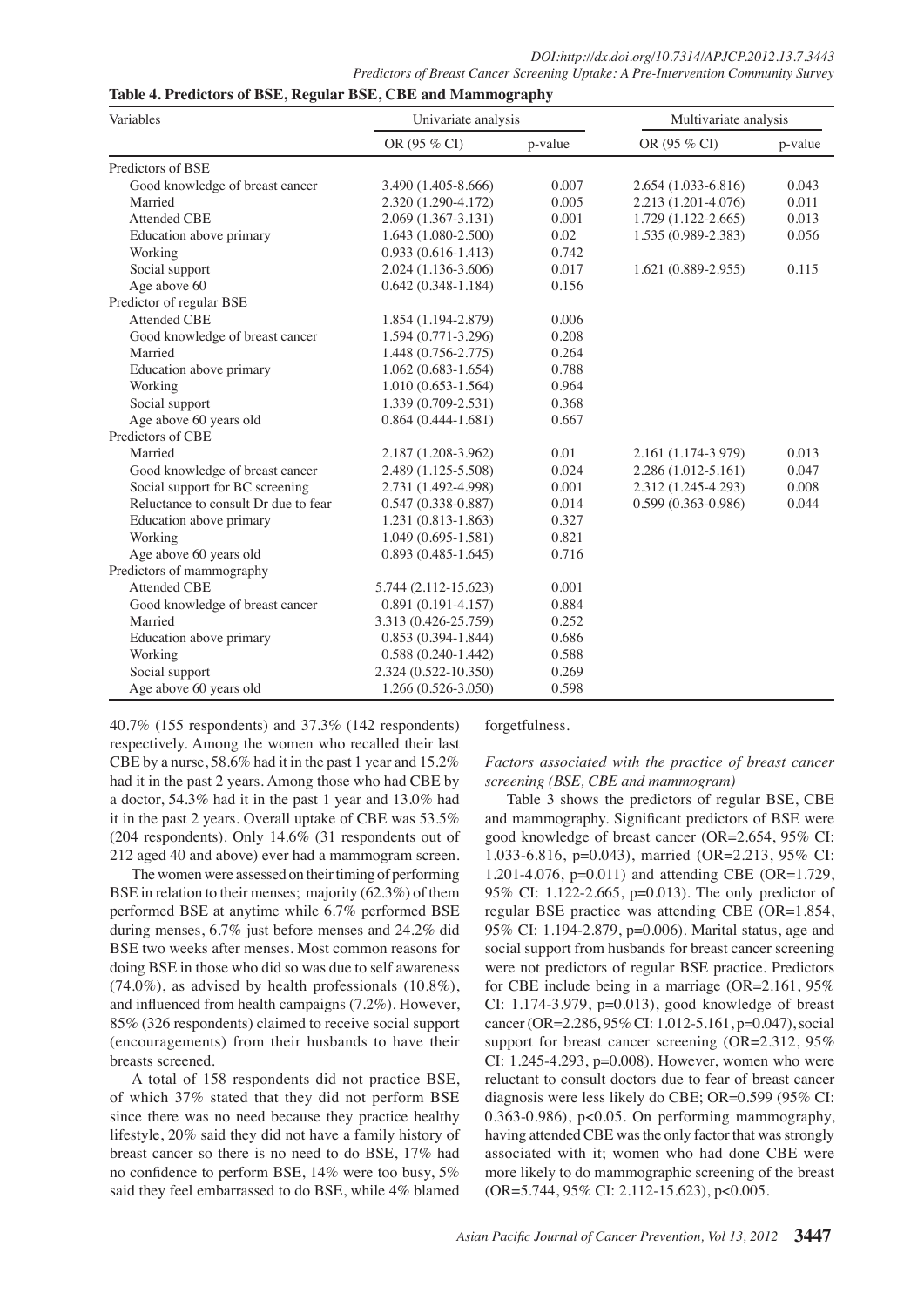## **Discussion**

The ethnic distribution among respondents is more or less similar to the ethnic distribution in Selangor (Department of Statistics Malaysia, 2010). From this study, it was observed that majority of the respondents had average knowledge of breast cancer. Nevertheless, the percentage of women with good knowledge of breast cancer in this study was still larger than the percentage of women in other local studies (Parsa et al., 2008; Abdul Hadi et al., 2010). Similar to previous studies, most women knew that having a positive family history of breast cancer and age factor are risk factors of breast cancer (Akhigbe and Omuemu, 2009; Rosmawati, 2010). On the source of information regarding breast cancer, the mass media was found to be the main source of breast cancer information for women and this is common at other places either locally, (Parsa et al., 2008) or at overseas such in Saudi and Iran (Dandash and Al-Mohaimeed, 2007; Montazeri et al., 2008). In view of this, the government should take advantage of the mass media to provide more information to women regarding breast health and cancer awareness. Effort should also be taken to reach out to the large proportion of women who did not have any specific means of obtaining information regarding breast cancer through opportunistic education on breast health issues and screening during routine consultations.

The levels of knowledge regarding breast cancer of the Chinese women were found to be the lowest among all ethnics, and about two thirds of the Chinese women had education below secondary level. It has also been shown that those with low education level had poor score on breast cancer knowledge, hence the lower score of breast cancer knowledge was poor among the Chinese women was most probably due to low educational level, rather than due to ethnic differences. Also, the lower score among the elderly (women age 60 years old and above) could be due to lower education level among them with 85% had only primary or no educational background at all. It had been reported by other local study that women who had education up to primary level or no education at all had significantly lower scores regarding knowledge of breast cancer as compared to those with secondary education and above (Abdul Hadi et al., 2010). These findings indicated that to increase the uptake of breast cancer screening among the women, first we need to provide or enhance their knowledge on breast cancer. Thus, the health education or promotion regarding educating women on breast cancer should be targeted among elderly women and a special approach should be given to the Chinese such as providing breast cancer education materials in Chinese language other than in Malay language only.

The proportion of women in this study performing BSE regularly was higher as compared to those in previous studies among local (Chee et al., 2003; Parsa et al., 2008) and other populations (Dundar et al., 2006; Montazeri et al., 2008). More women were found to have attended CBE and mammography compared to reports from previous studies (Dundar et al., 2006; Parsa et al., 2008). The uptake of each modality of screening was just slightly higher compared to the NHMS III. Recommendation from nurses and doctors were the most commonly stated reason for women to perform BSE besides self awareness. Therefore, healthcare providers have to play a more active role in educating women about breast awareness and screening as this would lead to higher uptake of breast cancer screening practices (Dundar et al., 2006; Parsa et al., 2008). From this study, we observed that CBE attendance is a strong factor in promoting positive screening behaviour for the utilization of all other screening modalities. Through this study, we can also observe that women with social support from their husbands are more than two times more likely to attend CBE as compared to those who do not. This supports findings from previous studies which found marriage as a factor for earlier diagnosis of breast cancer (Goodwin et al., 1987; Osborne et al., 2005). It is therefore important to ensure that health promotion campaigns are able to address the need for increasing the awareness of breast cancer of not only the females but also their spouses.

In conclusion, CBE attendance is a strong factor in promoting BSE and mammogram of the breast. CBE educates women on the importance of breast cancer screening and on how to conduct BSE. The currently opportunistic conduct of CBE should be extended to active calling of women for CBE.

#### **References**

- Abdul Hadi M, Hassali MA, Shafie AA, Awaisu A (2010). Knowledge and perception of breast cancer among women of various ethnic groups in the state of Penang: a cross-sectional survey. *Med Princ Pract*, **19**, 61-7.
- Agarwal G, Pradeep PV, Aggarwal V, Yip CH, Cheung PS (2007). Spectrum of breast cancer in Asian women. *World J Surg*, **31**, 1031-40.
- Akhigbe AO, Omuemu VO (2009). Knowledge, attitudes and practice of breast cancer screening among female health workers in a Nigerian urban city. *BMC Cancer*, **9**, 203.
- Bastiaannet E, Liefers GJ, de Craen AJ, et al (2010). Breast cancer in elderly compared to younger patients in the Netherlands: stage at diagnosis, treatment and survival in 127,805 unselected patients. *Breast Cancer Res Treat*, **124**, 801-7.
- Chee H, Rashidah S, Shamsuddin K, Intan O (2003). Factors related to the practice of breast self examination (BSE) and Pap smear screening among Malaysian women workers in selected electronics factories. *BMC Womens Health*, **3**, 3.
- Dahlui M, Ng C, Al-Sadat N, Ismail S, Bulgiba A (2011). Is breast self examination (BSE) still relevant? A study on BSE performance among female staff of University of Malaya. *Asian Pac J Cancer Prev*, **12**, 369-72.
- Dandash KF, Al-Mohaimeed A (2007). Knowledge, attitudes, and practices surrounding breast cancer and screening in female teachers of buraidah, saudi arabia. *Int J Health Sci (Qassim)*, **1**, 61-71.
- Department of Statistics Malaysia (2010). Population Distribution by Local Authority Areas and Mukims. [updated 2010; cited 2011 19 December 2011]; Available from: http:// www.statistics.gov.my/portal/download\_Population/files/ population/03ringkasan\_kawasan\_PBT\_Jadual1.pdf
- Dundar PE, Ozmen D, Ozturk B, et al (2006). The knowledge and attitudes of breast self-examination and mammography in a group of women in a rural area in western Turkey. *BMC Cancer*, **6**, 43.

Ferlay J, Shin HR, Bray F, et al (2010). Estimates of worldwide